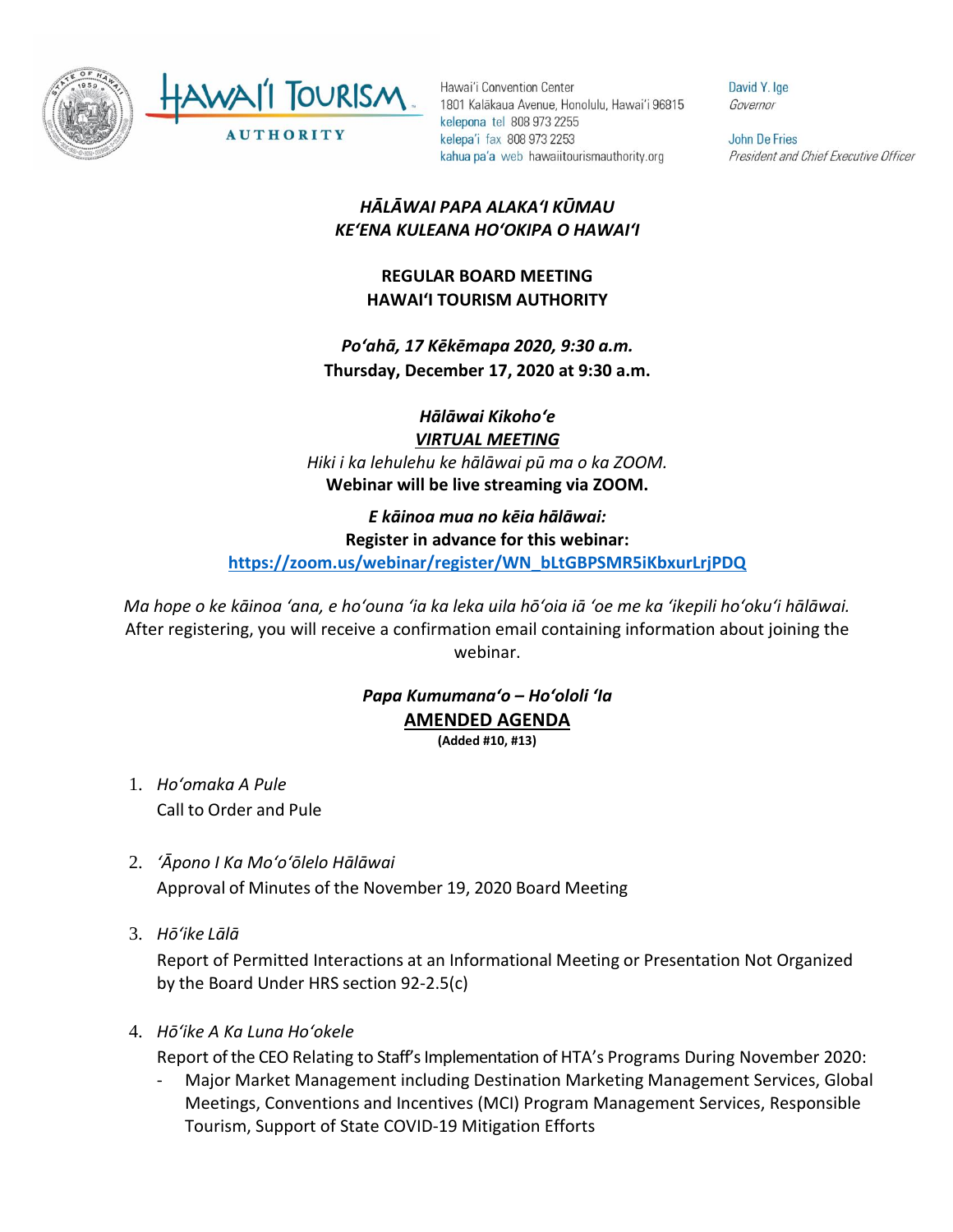

Hawai'i Convention Center 1801 Kalākaua Avenue, Honolulu, Hawai'i 96815 kelepona tel 808 973 2255 kelepa'i fax 808 973 2253 kahua pa'a web hawaiitourismauthority.org

David Y. Ige Governor

**John De Fries** President and Chief Executive Officer

5. *Hōʻike No Ka Papahana Movers and Shakas*

Presentation by the coordinators of the recently launched *Movers and Shakas* Program, a Remote Workers Program that leverages the visitor industry in an effort to support economic diversification. The presentation will describe how the program will engage former residents and out-of-state individuals to incentivize working remotely from Hawaiʻi and giving back to the local community through volunteer opportunities. The program is a partnership between the Department of Business, Economic Development, and Tourism (DBEDT), the Hawai'i Executive Collaborative, and other private and public partners.

- 6. *Hōʻike ʻIkepili Noiʻi ʻOihana Hoʻomākaʻikaʻi* Presentation and Discussion of Current Market Insights and Conditions in Hawai'i and Key Major Hawai'i Tourism Markets, Including the United States, Japan, Canada, Oceania, Other Asia, Europe, and Cruise
- 7. *Hōʻike No Ka Hopena Anamanaʻo Kamaʻāina* Presentation by the Omnitrak Group of the Resident Sentiment Survey Results
- 8. *Hōʻike, Kūkākūkā A Hoʻoholo No Nā Papahana Mālama ʻĀina Hoʻokipa* Presentation, Discussion and Action on the Destination Management Action Plans for Kaua'i, Maui Nui and Hawai'i Island
- 9. *Hōʻike, Kūkākūkā A Hoʻoholo No Nā Moʻokālā*  Presentation, Discussion and Action on HTA's Financial Reports for November 2020
- 10. *Hōʻike, Kūkākūkā A ʻĀpono I Ka Moʻohelu Makahiki Kālā 2021 Hoʻololi ʻIa* **Presentation, Discussion and Approval of the Amended Fiscal Year 2021 Budget of the Hawai'i Tourism Authority. The Presentation will Include a Review of the Amended Budget Line Items of the Authority's Previously Approved Fiscal Year 2021 Budget**
- 11. *Hōʻike A Ke Kōmike Hōʻike*

Presentation of the Report of the Audit Standing Committee on the Financial Audit for Fiscal Year 2020

12. *Kūkākūkā A Hoʻoholo No Ka Hōʻike A Ke Kōmike Hōʻike*

Board Discussion and Action on the Presentation of the Report of the Audit Standing Committee on the Financial Audit for Fiscal Year 2020